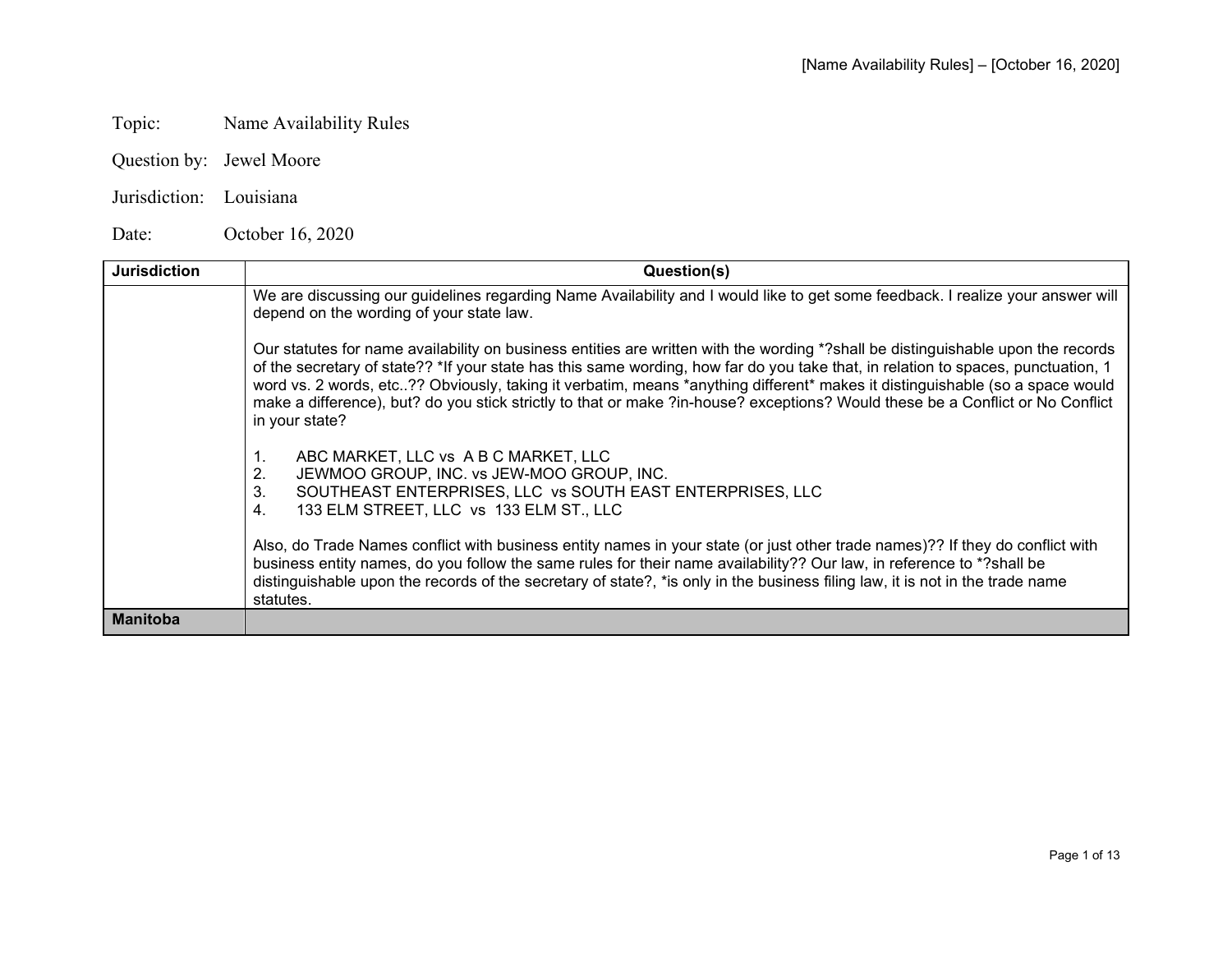| <b>Jurisdiction</b>           | Question(s)                                                                                                                                                                                                                                                                                                                                                                                                                                                                                                                                                                                                                                                                                                                        |
|-------------------------------|------------------------------------------------------------------------------------------------------------------------------------------------------------------------------------------------------------------------------------------------------------------------------------------------------------------------------------------------------------------------------------------------------------------------------------------------------------------------------------------------------------------------------------------------------------------------------------------------------------------------------------------------------------------------------------------------------------------------------------|
|                               | We are discussing our guidelines regarding Name Availability and I would like to get some feedback. I realize your answer will<br>depend on the wording of your state law.                                                                                                                                                                                                                                                                                                                                                                                                                                                                                                                                                         |
|                               | Our statutes for name availability on business entities are written with the wording *?shall be distinguishable upon the records<br>of the secretary of state?? *If your state has this same wording, how far do you take that, in relation to spaces, punctuation, 1<br>word vs. 2 words, etc?? Obviously, taking it verbatim, means *anything different* makes it distinguishable (so a space would<br>make a difference), but? do you stick strictly to that or make ?in-house? exceptions? Would these be a Conflict or No Conflict<br>in your state?                                                                                                                                                                          |
|                               | 1.<br>ABC MARKET, LLC vs A B C MARKET, LLC<br>2.<br>JEWMOO GROUP, INC. vs JEW-MOO GROUP, INC.<br>3.<br>SOUTHEAST ENTERPRISES, LLC vs SOUTH EAST ENTERPRISES, LLC<br>4.<br>133 ELM STREET, LLC vs 133 ELM ST., LLC                                                                                                                                                                                                                                                                                                                                                                                                                                                                                                                  |
|                               | Also, do Trade Names conflict with business entity names in your state (or just other trade names)?? If they do conflict with<br>business entity names, do you follow the same rules for their name availability?? Our law, in reference to *?shall be<br>distinguishable upon the records of the secretary of state?, *is only in the business filing law, it is not in the trade name<br>statutes.                                                                                                                                                                                                                                                                                                                               |
| <b>Corporations</b><br>Canada | In response to your question, Corporations Canada?s corporate name availability rules are based on our Act regulations, one<br>of which is: confusion with existing trademarks, official marks and trade names.                                                                                                                                                                                                                                                                                                                                                                                                                                                                                                                    |
|                               | One of the regulations regarding confusion is ?the degree of resemblance between the proposed corporate name and the<br>trademark, official mark or trade-name in appearance or sound or in the ideas suggested by them?. As a rule, when the<br>names of two businesses are so similar in appearance, sound or in the ideas suggested by them that someone could think<br>that they are the same business, the names are considered to be confusing and the proposed corporate name would not be<br>available. The use of spaces, punctuation, 1 word vs. 2 words, etc., is insufficient to differentiate the names from one another<br>because their appearance remains similar, and the pronunciation of the names is the same. |
|                               | For these reason, there would be confusion between the following paired names:                                                                                                                                                                                                                                                                                                                                                                                                                                                                                                                                                                                                                                                     |
|                               | ABC MARKET, LLC vs A B C MARKET, LLC<br>1.<br>2.<br>JEWMOO GROUP, INC. vs JEW-MOO GROUP, INC.<br>3.<br>SOUTHEAST ENTERPRISES, LLC vs SOUTH EAST ENTERPRISES, LLC<br>133 ELM STREET, LLC vs 133 ELM ST., LLC<br>4.                                                                                                                                                                                                                                                                                                                                                                                                                                                                                                                  |
|                               | With regards to your question on conflicts between trade names and business entity names and if we follow the same rules<br>for trade name availability, trade names are registered at the provincial and territorial level, not at the federal level; therefore,<br>the federal jurisdiction has no authority or rules on the availability of trade names. Each province and territory has their own<br>rules on the availability of trade names and the rules may vary between the jurisdictions.                                                                                                                                                                                                                                |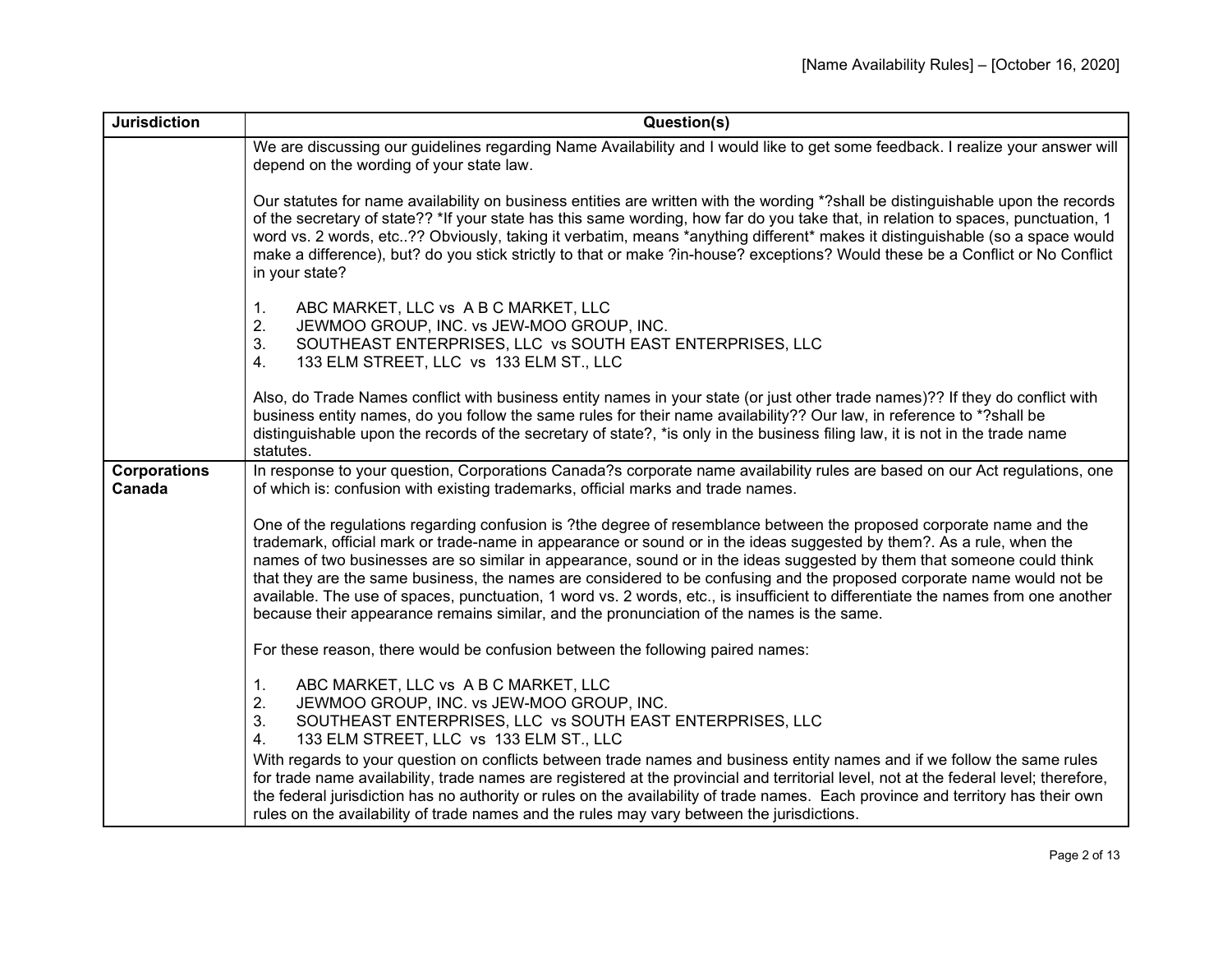| <b>Jurisdiction</b>            | Question(s)                                                                                                                                                                                                                                                                                                                                                                                                                                                                                                                                               |
|--------------------------------|-----------------------------------------------------------------------------------------------------------------------------------------------------------------------------------------------------------------------------------------------------------------------------------------------------------------------------------------------------------------------------------------------------------------------------------------------------------------------------------------------------------------------------------------------------------|
|                                | We are discussing our guidelines regarding Name Availability and I would like to get some feedback. I realize your answer will<br>depend on the wording of your state law.                                                                                                                                                                                                                                                                                                                                                                                |
|                                | Our statutes for name availability on business entities are written with the wording *?shall be distinguishable upon the records<br>of the secretary of state?? *If your state has this same wording, how far do you take that, in relation to spaces, punctuation, 1<br>word vs. 2 words, etc?? Obviously, taking it verbatim, means *anything different* makes it distinguishable (so a space would<br>make a difference), but? do you stick strictly to that or make ?in-house? exceptions? Would these be a Conflict or No Conflict<br>in your state? |
|                                | 1.<br>ABC MARKET, LLC vs A B C MARKET, LLC<br>2.<br>JEWMOO GROUP, INC. vs JEW-MOO GROUP, INC.<br>3.<br>SOUTHEAST ENTERPRISES, LLC vs SOUTH EAST ENTERPRISES, LLC<br>133 ELM STREET, LLC vs 133 ELM ST., LLC<br>4.                                                                                                                                                                                                                                                                                                                                         |
|                                | Also, do Trade Names conflict with business entity names in your state (or just other trade names)?? If they do conflict with<br>business entity names, do you follow the same rules for their name availability?? Our law, in reference to *?shall be<br>distinguishable upon the records of the secretary of state?, *is only in the business filing law, it is not in the trade name<br>statutes.                                                                                                                                                      |
| <b>Alabama</b>                 |                                                                                                                                                                                                                                                                                                                                                                                                                                                                                                                                                           |
| Alaska                         |                                                                                                                                                                                                                                                                                                                                                                                                                                                                                                                                                           |
| <b>Arizona</b>                 |                                                                                                                                                                                                                                                                                                                                                                                                                                                                                                                                                           |
| <b>Arkansas</b>                |                                                                                                                                                                                                                                                                                                                                                                                                                                                                                                                                                           |
| <b>California</b>              |                                                                                                                                                                                                                                                                                                                                                                                                                                                                                                                                                           |
| Colorado                       |                                                                                                                                                                                                                                                                                                                                                                                                                                                                                                                                                           |
| <b>Connecticut</b>             |                                                                                                                                                                                                                                                                                                                                                                                                                                                                                                                                                           |
| <b>Delaware</b>                |                                                                                                                                                                                                                                                                                                                                                                                                                                                                                                                                                           |
| <b>District of</b><br>Columbia |                                                                                                                                                                                                                                                                                                                                                                                                                                                                                                                                                           |
| <b>Florida</b>                 |                                                                                                                                                                                                                                                                                                                                                                                                                                                                                                                                                           |
| Georgia                        |                                                                                                                                                                                                                                                                                                                                                                                                                                                                                                                                                           |
| <b>Hawaii</b>                  |                                                                                                                                                                                                                                                                                                                                                                                                                                                                                                                                                           |
| Idaho                          |                                                                                                                                                                                                                                                                                                                                                                                                                                                                                                                                                           |
| <b>Illinois</b>                |                                                                                                                                                                                                                                                                                                                                                                                                                                                                                                                                                           |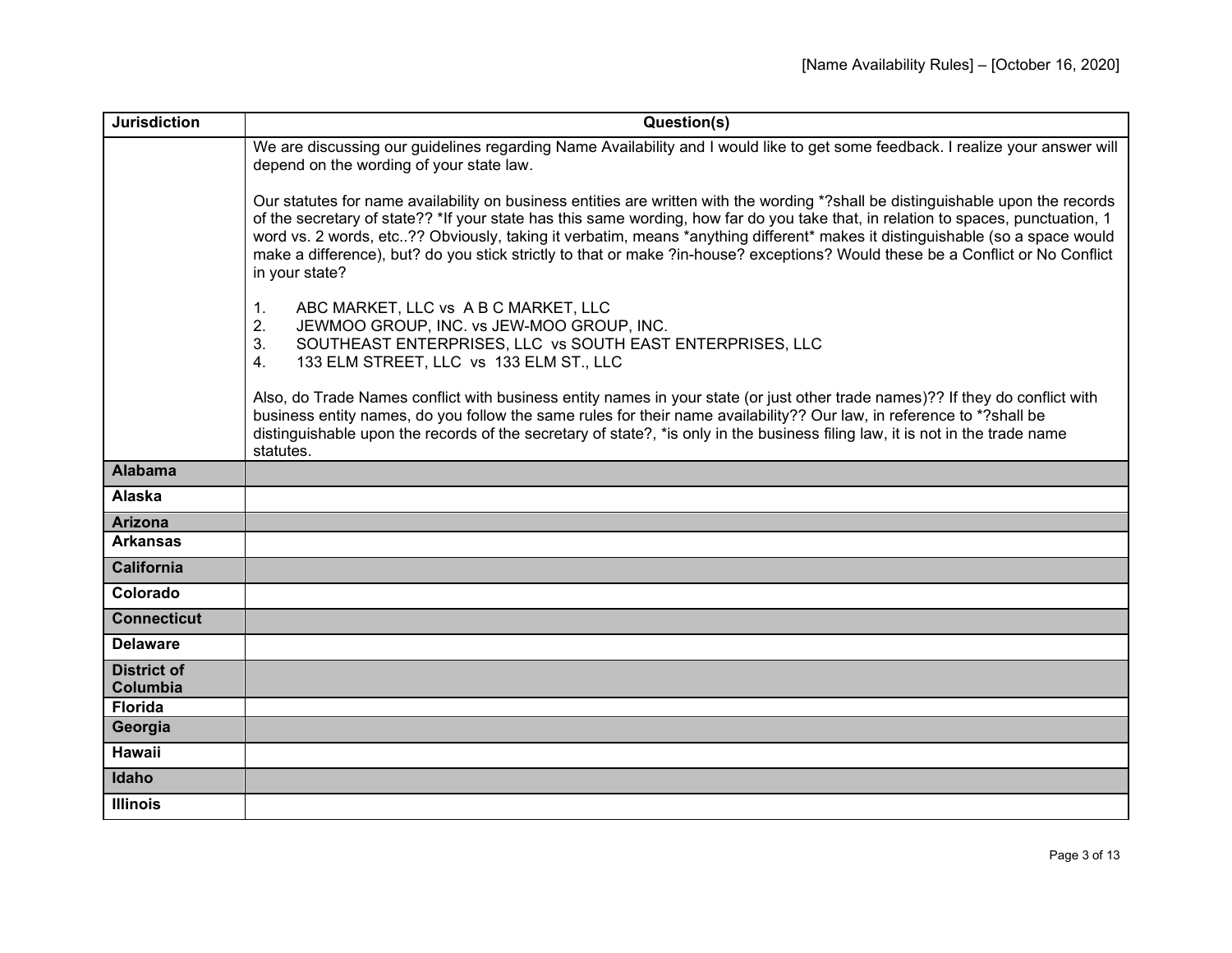| <b>Jurisdiction</b>  | Question(s)                                                                                                                                                                                                                                                                                                                                                                                                                                                                                                                                                                                                                                                                                                        |
|----------------------|--------------------------------------------------------------------------------------------------------------------------------------------------------------------------------------------------------------------------------------------------------------------------------------------------------------------------------------------------------------------------------------------------------------------------------------------------------------------------------------------------------------------------------------------------------------------------------------------------------------------------------------------------------------------------------------------------------------------|
|                      | We are discussing our guidelines regarding Name Availability and I would like to get some feedback. I realize your answer will<br>depend on the wording of your state law.                                                                                                                                                                                                                                                                                                                                                                                                                                                                                                                                         |
|                      | Our statutes for name availability on business entities are written with the wording *?shall be distinguishable upon the records<br>of the secretary of state?? *If your state has this same wording, how far do you take that, in relation to spaces, punctuation, 1<br>word vs. 2 words, etc?? Obviously, taking it verbatim, means *anything different* makes it distinguishable (so a space would<br>make a difference), but? do you stick strictly to that or make ?in-house? exceptions? Would these be a Conflict or No Conflict<br>in your state?                                                                                                                                                          |
|                      | ABC MARKET, LLC vs A B C MARKET, LLC<br>1.<br>JEWMOO GROUP, INC. vs JEW-MOO GROUP, INC.<br>2.<br>3.<br>SOUTHEAST ENTERPRISES, LLC vs SOUTH EAST ENTERPRISES, LLC<br>133 ELM STREET, LLC vs 133 ELM ST., LLC<br>4 <sub>1</sub>                                                                                                                                                                                                                                                                                                                                                                                                                                                                                      |
|                      | Also, do Trade Names conflict with business entity names in your state (or just other trade names)?? If they do conflict with<br>business entity names, do you follow the same rules for their name availability?? Our law, in reference to *?shall be<br>distinguishable upon the records of the secretary of state?, *is only in the business filing law, it is not in the trade name<br>statutes.                                                                                                                                                                                                                                                                                                               |
| Indiana              |                                                                                                                                                                                                                                                                                                                                                                                                                                                                                                                                                                                                                                                                                                                    |
| Iowa                 | lowa uses distinguishable upon the record. Specifics can be found here:<br>https://nam12.safelinks.protection.outlook.com/?url=https%3A%2F%2Fwww.legis.iowa.gov%2Fdocs%2Fiac%2Fagency%2F1<br>$0 - 07 -$<br>2020.721.pdf&data=04%7C01%7Cpviverto%40azsos.gov%7C11c899a46372406dce6608d87432a4e2%7Cb4494a03f26<br>d475dba4139871e763531%7C1%7C0%7C637387109055783770%7CUnknown%7CTWFpbGZsb3d8eyJWljoiMC4wLjAwMD<br>AiLCJQIjoiV2luMzIiLCJBTiI6lk1haWwiLCJXVCI6Mn0%3D%7C1000&sdata=hh2xc9p%2BGyR0szil8MmHliG2dDX%2Bd<br>2PztfQxOC%2BPcuE%3D&reserved=0 (40.3)<br>cid:image001.jpg@01D6A5F1.A619AC10] (search for this in the pdf)<br>One point ? spaces matter in lowa in making a determination of name availability. |
| <b>Kansas</b>        |                                                                                                                                                                                                                                                                                                                                                                                                                                                                                                                                                                                                                                                                                                                    |
| Kentucky             |                                                                                                                                                                                                                                                                                                                                                                                                                                                                                                                                                                                                                                                                                                                    |
| Louisiana            |                                                                                                                                                                                                                                                                                                                                                                                                                                                                                                                                                                                                                                                                                                                    |
| <b>Maine</b>         |                                                                                                                                                                                                                                                                                                                                                                                                                                                                                                                                                                                                                                                                                                                    |
| <b>Maryland</b>      |                                                                                                                                                                                                                                                                                                                                                                                                                                                                                                                                                                                                                                                                                                                    |
| <b>Massachusetts</b> |                                                                                                                                                                                                                                                                                                                                                                                                                                                                                                                                                                                                                                                                                                                    |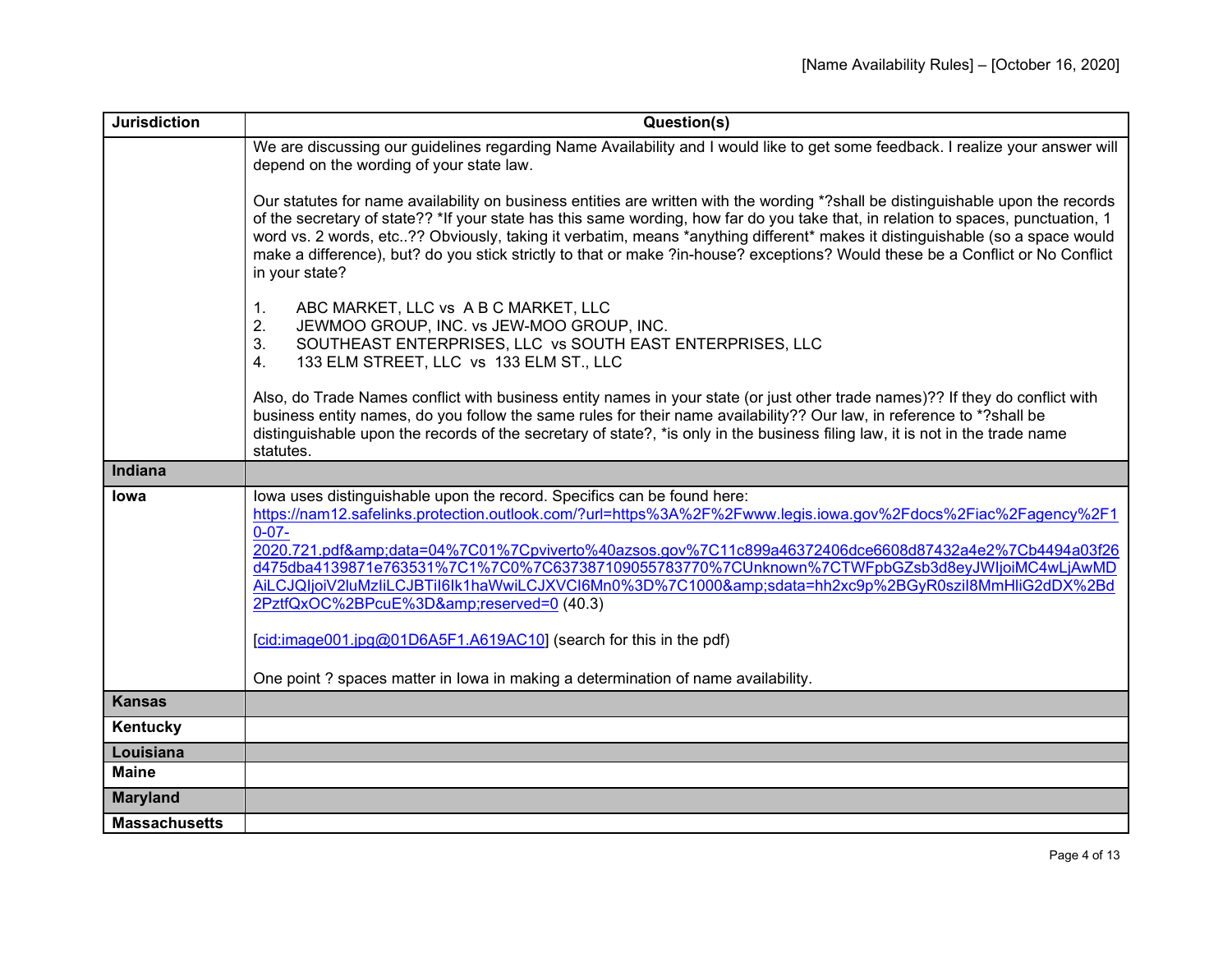| <b>Jurisdiction</b> | Question(s)                                                                                                                                                                                                                                                                                                                                                                                                                                                                                                                                               |
|---------------------|-----------------------------------------------------------------------------------------------------------------------------------------------------------------------------------------------------------------------------------------------------------------------------------------------------------------------------------------------------------------------------------------------------------------------------------------------------------------------------------------------------------------------------------------------------------|
|                     | We are discussing our guidelines regarding Name Availability and I would like to get some feedback. I realize your answer will<br>depend on the wording of your state law.                                                                                                                                                                                                                                                                                                                                                                                |
|                     | Our statutes for name availability on business entities are written with the wording *?shall be distinguishable upon the records<br>of the secretary of state?? *If your state has this same wording, how far do you take that, in relation to spaces, punctuation, 1<br>word vs. 2 words, etc?? Obviously, taking it verbatim, means *anything different* makes it distinguishable (so a space would<br>make a difference), but? do you stick strictly to that or make ?in-house? exceptions? Would these be a Conflict or No Conflict<br>in your state? |
|                     | ABC MARKET, LLC vs A B C MARKET, LLC<br>$\mathbf{1}$ .<br>2.<br>JEWMOO GROUP, INC. vs JEW-MOO GROUP, INC.<br>3.<br>SOUTHEAST ENTERPRISES, LLC vs SOUTH EAST ENTERPRISES, LLC<br>133 ELM STREET, LLC vs 133 ELM ST., LLC<br>4 <sub>1</sub>                                                                                                                                                                                                                                                                                                                 |
|                     | Also, do Trade Names conflict with business entity names in your state (or just other trade names)?? If they do conflict with<br>business entity names, do you follow the same rules for their name availability?? Our law, in reference to *?shall be<br>distinguishable upon the records of the secretary of state?, *is only in the business filing law, it is not in the trade name<br>statutes.                                                                                                                                                      |
| <b>Michigan</b>     | The Michigan statutes have the ?distinguishable upon the records of the administrator? standard. I have attached a copy of<br>our name availability guideline. Spacing, special characters, and punctuation are not deemed to be distinguishable. In<br>Michigan, your first three examples would be considered name conflicts. Your last example would not be a name conflict<br>because the word ?street? is spelled out in one example and abbreviated in the other example.                                                                           |
|                     | The Michigan statutes do not recognize trade names, but rather the terminology ?assumed name? is used. An assumed<br>name is a name that the entity can transact business under that is different than the name stated in its Articles of<br>Organization, Articles of Incorporation, etc. The name availability standard for assumed names is also ?distinguishable upon<br>the records of the administrator.?                                                                                                                                           |
| <b>Minnesota</b>    |                                                                                                                                                                                                                                                                                                                                                                                                                                                                                                                                                           |
| <b>Mississippi</b>  |                                                                                                                                                                                                                                                                                                                                                                                                                                                                                                                                                           |
| <b>Missouri</b>     |                                                                                                                                                                                                                                                                                                                                                                                                                                                                                                                                                           |
| <b>Montana</b>      |                                                                                                                                                                                                                                                                                                                                                                                                                                                                                                                                                           |
| <b>Nebraska</b>     |                                                                                                                                                                                                                                                                                                                                                                                                                                                                                                                                                           |
| <b>Nevada</b>       |                                                                                                                                                                                                                                                                                                                                                                                                                                                                                                                                                           |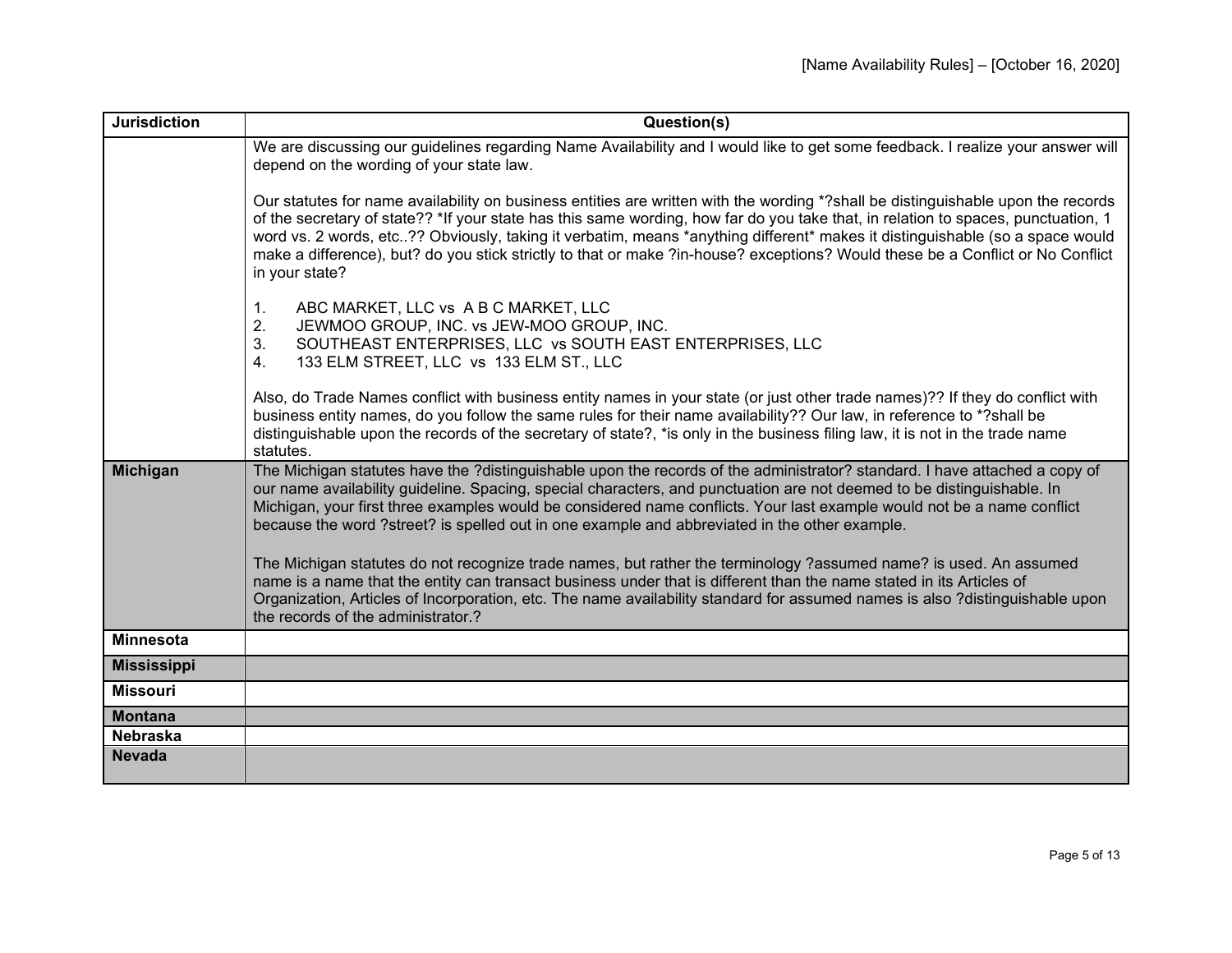| <b>Jurisdiction</b>  | Question(s)                                                                                                                                                                                                                                                                                                                                                                                                                                                                                                                                               |
|----------------------|-----------------------------------------------------------------------------------------------------------------------------------------------------------------------------------------------------------------------------------------------------------------------------------------------------------------------------------------------------------------------------------------------------------------------------------------------------------------------------------------------------------------------------------------------------------|
|                      | We are discussing our guidelines regarding Name Availability and I would like to get some feedback. I realize your answer will<br>depend on the wording of your state law.                                                                                                                                                                                                                                                                                                                                                                                |
|                      | Our statutes for name availability on business entities are written with the wording *?shall be distinguishable upon the records<br>of the secretary of state?? *If your state has this same wording, how far do you take that, in relation to spaces, punctuation, 1<br>word vs. 2 words, etc?? Obviously, taking it verbatim, means *anything different* makes it distinguishable (so a space would<br>make a difference), but? do you stick strictly to that or make ?in-house? exceptions? Would these be a Conflict or No Conflict<br>in your state? |
|                      | 1.<br>ABC MARKET, LLC vs A B C MARKET, LLC<br>2.<br>JEWMOO GROUP, INC. vs JEW-MOO GROUP, INC.<br>3.<br>SOUTHEAST ENTERPRISES, LLC vs SOUTH EAST ENTERPRISES, LLC<br>133 ELM STREET, LLC vs 133 ELM ST., LLC<br>4.                                                                                                                                                                                                                                                                                                                                         |
|                      | Also, do Trade Names conflict with business entity names in your state (or just other trade names)?? If they do conflict with<br>business entity names, do you follow the same rules for their name availability?? Our law, in reference to *?shall be<br>distinguishable upon the records of the secretary of state?, *is only in the business filing law, it is not in the trade name<br>statutes.                                                                                                                                                      |
| <b>New Hampshire</b> | New Hampshire adopted ?Distinguishable upon the record? as its name standard for all business entity types, including trade<br>names, in 2016. In 2019, however, the Legislature enacted more stringent conditions in the statute, similar to administrative<br>rules adopted by other states that utilize the standard. These exceptions include:                                                                                                                                                                                                        |
|                      | ?a trade name, based upon the records of the secretary of state, is not distinguishable upon the record if the only<br>distinguishing factor to the trade name is:<br>(1) An article.<br>(2) Plural forms of the same word.<br>(3) Phonetic spelling of the same name or word.<br>(4) An abbreviation in place of a complete spelling of the name.                                                                                                                                                                                                        |
|                      | (5) A suffix or prefix added to a word or any other deviation from or derivative of the same word, excluding antonyms and<br>opposites.<br>(6) A change in a word or name indicating entity status.                                                                                                                                                                                                                                                                                                                                                       |
|                      | (7) The addition of a numeric designation, unless consent is granted by the current name holder.                                                                                                                                                                                                                                                                                                                                                                                                                                                          |
|                      | (8) Differences in punctuation or special characters, unless it changes the clear meaning of the word.                                                                                                                                                                                                                                                                                                                                                                                                                                                    |
|                      | (9) Differences in whether letters or numbers immediately follow each other or are separated by one or more spaces.<br>(10) An Arabic numeral representing a number, a Roman numeral representing the same number, or a word representing the<br>same number appearing in the same position within otherwise identical names.                                                                                                                                                                                                                             |
|                      | As such, none of the 4 examples listed in your email would be deemed distinguishable from each other under NH law.<br>Additional examples are included in our ?Name Availability Guidelines? (attached).                                                                                                                                                                                                                                                                                                                                                  |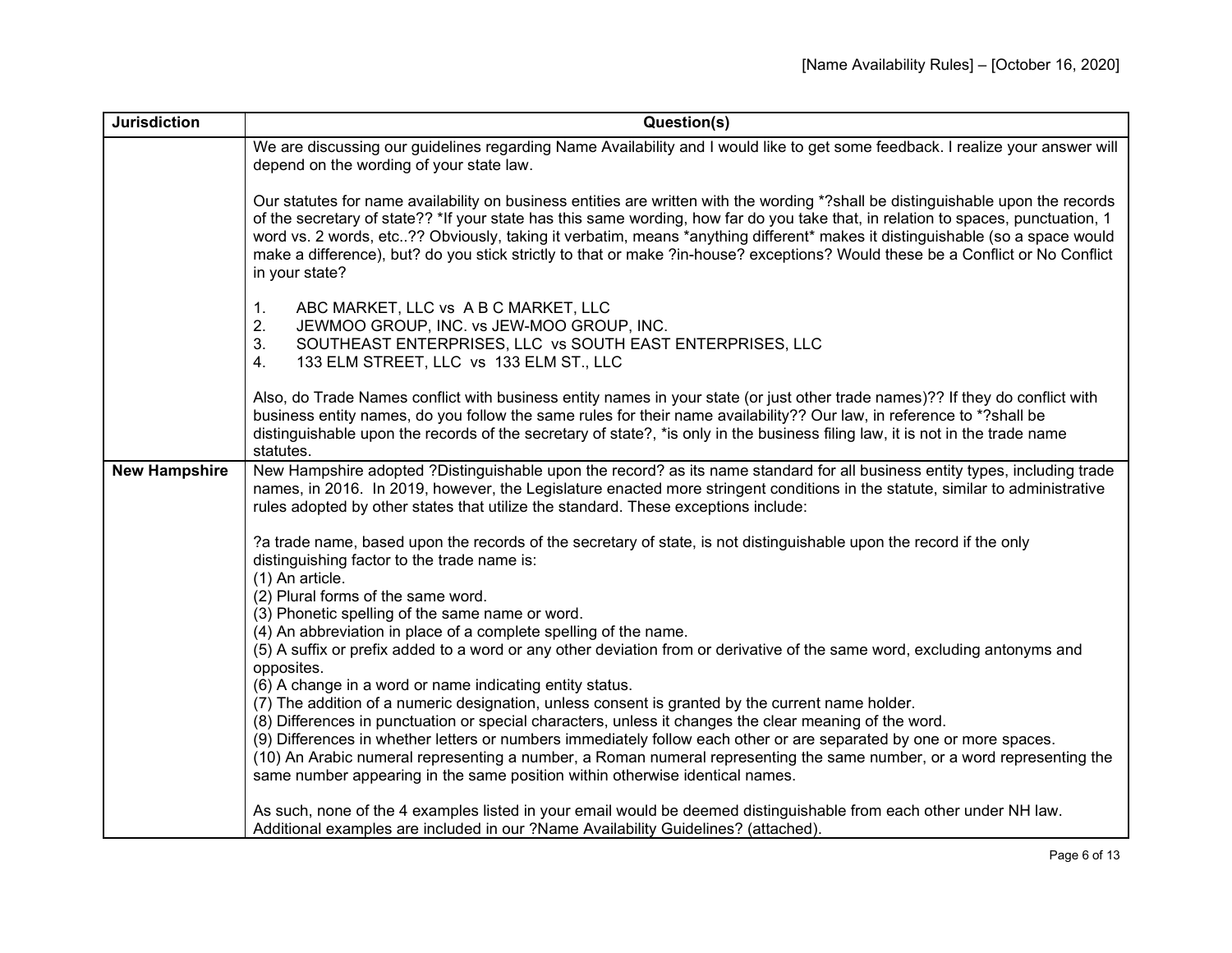| <b>Jurisdiction</b>   | Question(s)                                                                                                                                                                                                                                                                                                                                                                                                                                                                                                                                                                                                                                                                                                 |
|-----------------------|-------------------------------------------------------------------------------------------------------------------------------------------------------------------------------------------------------------------------------------------------------------------------------------------------------------------------------------------------------------------------------------------------------------------------------------------------------------------------------------------------------------------------------------------------------------------------------------------------------------------------------------------------------------------------------------------------------------|
|                       | We are discussing our guidelines regarding Name Availability and I would like to get some feedback. I realize your answer will<br>depend on the wording of your state law.                                                                                                                                                                                                                                                                                                                                                                                                                                                                                                                                  |
|                       | Our statutes for name availability on business entities are written with the wording *?shall be distinguishable upon the records<br>of the secretary of state?? *If your state has this same wording, how far do you take that, in relation to spaces, punctuation, 1<br>word vs. 2 words, etc?? Obviously, taking it verbatim, means *anything different* makes it distinguishable (so a space would<br>make a difference), but? do you stick strictly to that or make ?in-house? exceptions? Would these be a Conflict or No Conflict<br>in your state?                                                                                                                                                   |
|                       | ABC MARKET, LLC vs A B C MARKET, LLC<br>1.<br>2.<br>JEWMOO GROUP, INC. vs JEW-MOO GROUP, INC.<br>3.<br>SOUTHEAST ENTERPRISES, LLC vs SOUTH EAST ENTERPRISES, LLC<br>133 ELM STREET, LLC vs 133 ELM ST., LLC<br>4.                                                                                                                                                                                                                                                                                                                                                                                                                                                                                           |
|                       | Also, do Trade Names conflict with business entity names in your state (or just other trade names)?? If they do conflict with<br>business entity names, do you follow the same rules for their name availability?? Our law, in reference to *?shall be<br>distinguishable upon the records of the secretary of state?, *is only in the business filing law, it is not in the trade name<br>statutes.                                                                                                                                                                                                                                                                                                        |
| <b>New Jersey</b>     |                                                                                                                                                                                                                                                                                                                                                                                                                                                                                                                                                                                                                                                                                                             |
| <b>New Mexico</b>     |                                                                                                                                                                                                                                                                                                                                                                                                                                                                                                                                                                                                                                                                                                             |
| <b>New York</b>       |                                                                                                                                                                                                                                                                                                                                                                                                                                                                                                                                                                                                                                                                                                             |
| <b>North Carolina</b> | North Carolina has an administrative rule regarding name availability and distinguishable upon the record search elements.                                                                                                                                                                                                                                                                                                                                                                                                                                                                                                                                                                                  |
|                       | 18 NCAC 04 .0503 DECEPTIVELY SIMILAR AND DISTINGUISHABLE NAMES<br>(a) Designations of entities, such as "company", "co.", limited", "Itd.", "corporation", "corp.", "incorporated", "inc.", "professional<br>association", "p.a.", "limited liability company", "L.L.C.", "professional limited liability company", and "limited partnership"<br>shall be disregarded in determining if a proposed entity name is distinguishable upon the records of the Secretary of State,<br>provided that such words appear at the end of the proposed entity name. Such words shall not be disregarded in such<br>determination when they appear in the body, rather than at the ending, of the proposed entity name. |
|                       | (b) Articles, conjunctions, prepositions, punctuation, spaces, and the substitution of an Arabic numeral for a word shall be<br>disregarded in determining whether a proposed entity name is distinguishable upon the records of the Secretary of State or<br>otherwise permissible for use in a proposed entity name.                                                                                                                                                                                                                                                                                                                                                                                      |
| <b>North Dakota</b>   |                                                                                                                                                                                                                                                                                                                                                                                                                                                                                                                                                                                                                                                                                                             |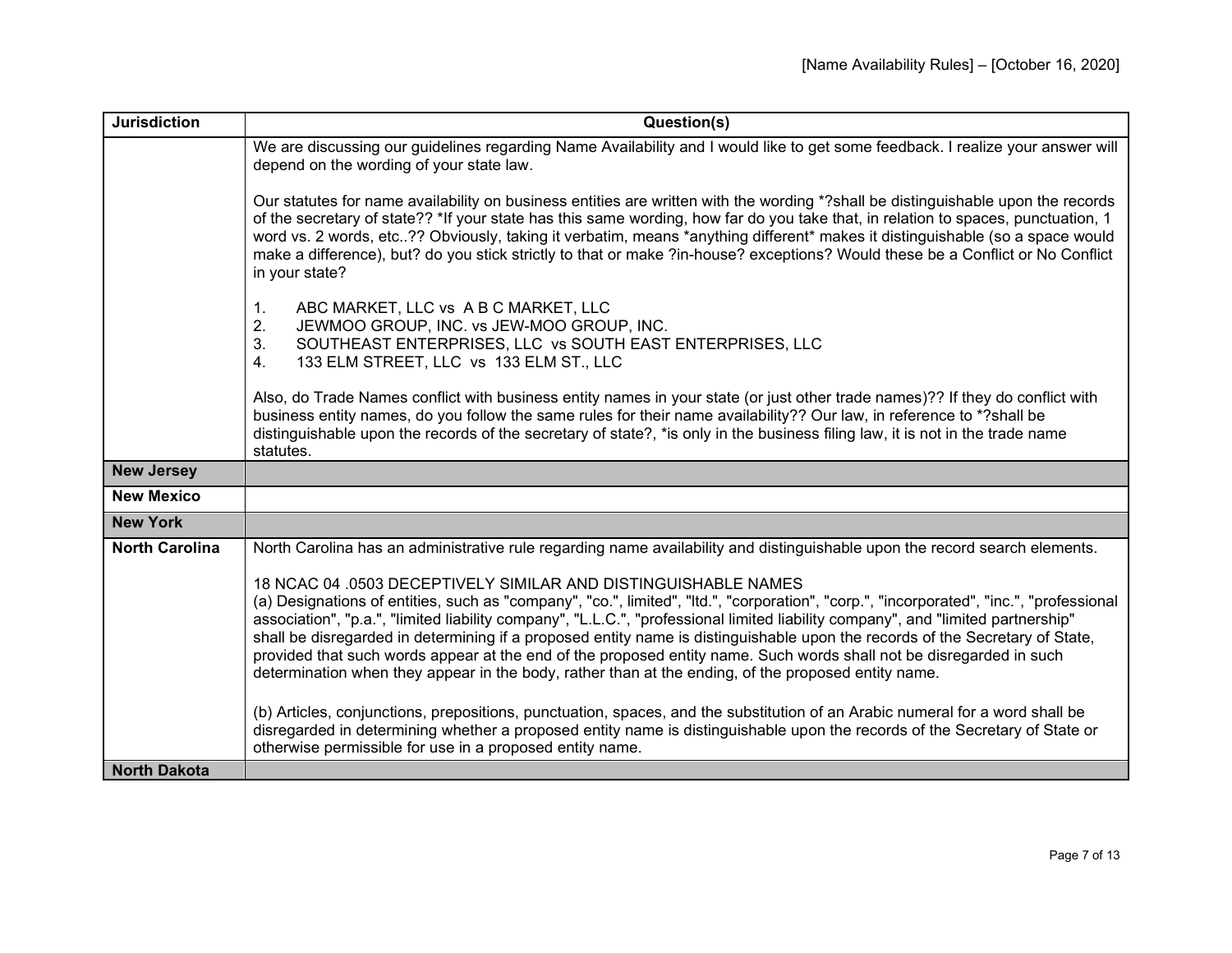| <b>Jurisdiction</b> | Question(s)                                                                                                                                                                                                                                                                                                                                                                                                                                                                                                                                                                                                                                                                                                                                                                             |
|---------------------|-----------------------------------------------------------------------------------------------------------------------------------------------------------------------------------------------------------------------------------------------------------------------------------------------------------------------------------------------------------------------------------------------------------------------------------------------------------------------------------------------------------------------------------------------------------------------------------------------------------------------------------------------------------------------------------------------------------------------------------------------------------------------------------------|
|                     | We are discussing our guidelines regarding Name Availability and I would like to get some feedback. I realize your answer will<br>depend on the wording of your state law.                                                                                                                                                                                                                                                                                                                                                                                                                                                                                                                                                                                                              |
|                     | Our statutes for name availability on business entities are written with the wording *?shall be distinguishable upon the records<br>of the secretary of state?? *If your state has this same wording, how far do you take that, in relation to spaces, punctuation, 1<br>word vs. 2 words, etc?? Obviously, taking it verbatim, means *anything different* makes it distinguishable (so a space would<br>make a difference), but? do you stick strictly to that or make ?in-house? exceptions? Would these be a Conflict or No Conflict<br>in your state?                                                                                                                                                                                                                               |
|                     | ABC MARKET, LLC vs A B C MARKET, LLC<br>1.<br>2.<br>JEWMOO GROUP, INC. vs JEW-MOO GROUP, INC.<br>3.<br>SOUTHEAST ENTERPRISES, LLC vs SOUTH EAST ENTERPRISES, LLC<br>133 ELM STREET, LLC vs 133 ELM ST., LLC<br>4 <sub>1</sub>                                                                                                                                                                                                                                                                                                                                                                                                                                                                                                                                                           |
|                     | Also, do Trade Names conflict with business entity names in your state (or just other trade names)?? If they do conflict with<br>business entity names, do you follow the same rules for their name availability?? Our law, in reference to *?shall be<br>distinguishable upon the records of the secretary of state?, *is only in the business filing law, it is not in the trade name<br>statutes.                                                                                                                                                                                                                                                                                                                                                                                    |
| Ohio                | In Ohio we have similar language ? names must be distinguishable upon the record ? although we have a few exceptions<br>listed<br>(https://nam12.safelinks.protection.outlook.com/?url=https%3A%2F%2Fcodes.ohio.gov%2Forc%2F1701.05&data=04%7<br>C01%7Cpviverto%40azsos.gov%7C4be269884b654ce29f0708d8742e3787%7Cb4494a03f26d475dba4139871e763531%7C<br>1%7C0%7C637387089151233441%7CUnknown%7CTWFpbGZsb3d8eyJWIjoiMC4wLjAwMDAiLCJQIjoiV2luMzliLCJBTil6lk1<br>haWwiLCJXVCI6Mn0%3D%7C1000&sdata=CE6Eqqp4uXMDxz5iFQPbUaP4CDgLZIvURyC9iqqSKYq%3D&reserv<br>ed=0) ? for example the use of an entity word or abbreviation, article, conjunction, contraction, abbreviation, punctuation or<br>the use of a different tense or number of the same word does not make a name distinguishable. |
|                     | For the examples below, our office would accept #1, reject #2 because we would ignore the hyphen and that makes them<br>both the same, accept #3, and reject #4 as the abbreviation does not make the names distinguishable.                                                                                                                                                                                                                                                                                                                                                                                                                                                                                                                                                            |
|                     | Trade names conflict with business entity names in Ohio.                                                                                                                                                                                                                                                                                                                                                                                                                                                                                                                                                                                                                                                                                                                                |
| <b>Oklahoma</b>     |                                                                                                                                                                                                                                                                                                                                                                                                                                                                                                                                                                                                                                                                                                                                                                                         |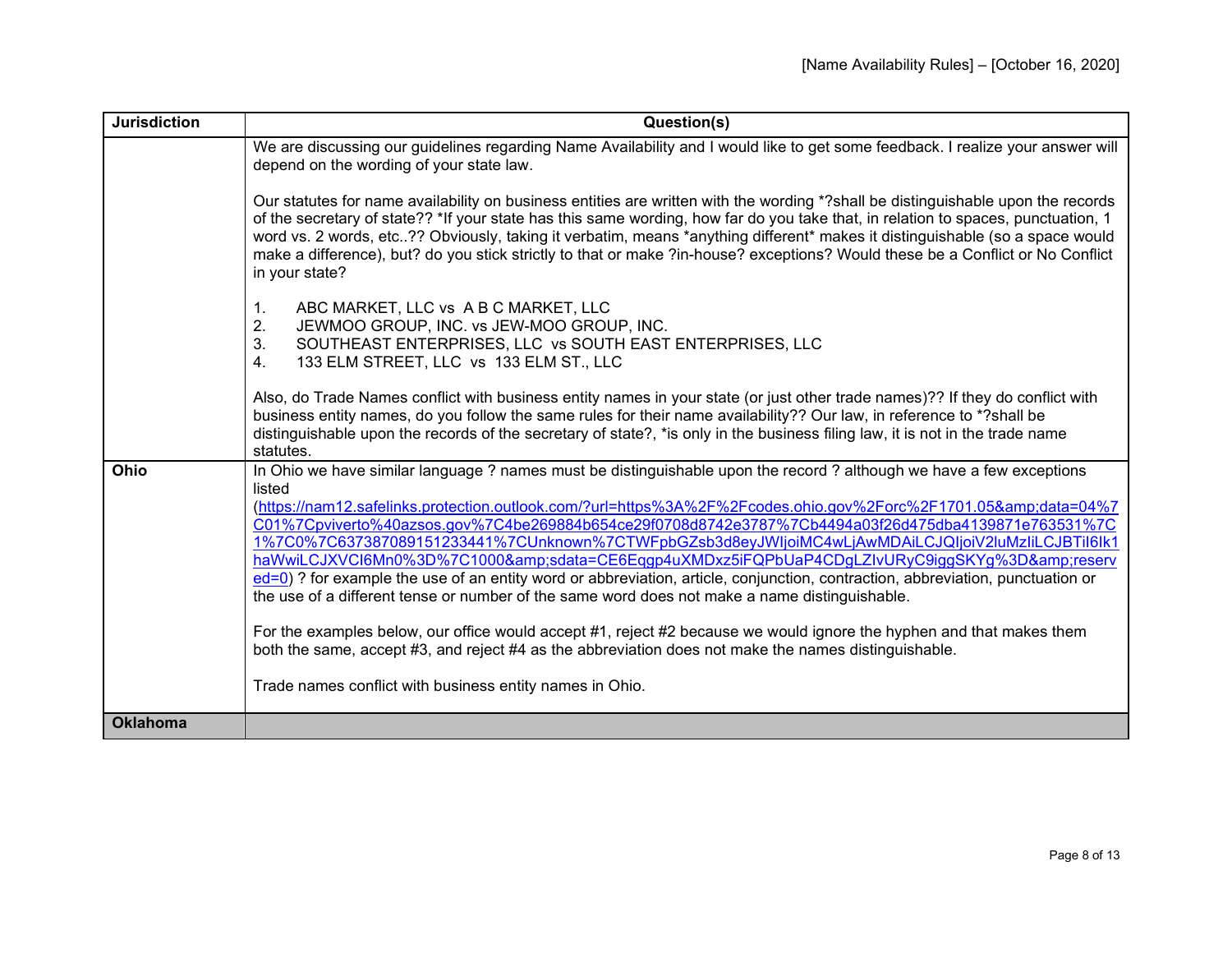| <b>Jurisdiction</b> | Question(s)                                                                                                                                                                                                                                                                                                                                                                                                                                                                                                                                                                                                                                                           |
|---------------------|-----------------------------------------------------------------------------------------------------------------------------------------------------------------------------------------------------------------------------------------------------------------------------------------------------------------------------------------------------------------------------------------------------------------------------------------------------------------------------------------------------------------------------------------------------------------------------------------------------------------------------------------------------------------------|
|                     | We are discussing our guidelines regarding Name Availability and I would like to get some feedback. I realize your answer will<br>depend on the wording of your state law.                                                                                                                                                                                                                                                                                                                                                                                                                                                                                            |
|                     | Our statutes for name availability on business entities are written with the wording *?shall be distinguishable upon the records<br>of the secretary of state?? *If your state has this same wording, how far do you take that, in relation to spaces, punctuation, 1<br>word vs. 2 words, etc?? Obviously, taking it verbatim, means *anything different* makes it distinguishable (so a space would<br>make a difference), but? do you stick strictly to that or make ?in-house? exceptions? Would these be a Conflict or No Conflict<br>in your state?                                                                                                             |
|                     | ABC MARKET, LLC vs A B C MARKET, LLC<br>1 <sub>1</sub><br>2.<br>JEWMOO GROUP, INC. vs JEW-MOO GROUP, INC.<br>SOUTHEAST ENTERPRISES, LLC vs SOUTH EAST ENTERPRISES, LLC<br>3.<br>4.<br>133 ELM STREET, LLC vs 133 ELM ST., LLC                                                                                                                                                                                                                                                                                                                                                                                                                                         |
|                     | Also, do Trade Names conflict with business entity names in your state (or just other trade names)?? If they do conflict with<br>business entity names, do you follow the same rules for their name availability?? Our law, in reference to *?shall be<br>distinguishable upon the records of the secretary of state?, *is only in the business filing law, it is not in the trade name<br>statutes.                                                                                                                                                                                                                                                                  |
| Oregon              | Oregon has an administrative rule that reads as follows:<br>Corporation Division - Chapter 160<br>Division 10<br><b>BUSINESS REGISTRY SECTION</b><br>160-010-0012<br>Distinguishable on Record<br>For purposes of the reservation, registration, or use of a name under ORS Chapters 58, 60, 62, 63, 65, 67, 70, 128, 554, and<br>648, a name is distinguishable on the records of the Secretary of State Business Registry office from the name of any other<br>active organized entity, and from a reserved or registered name, if:<br>(1) Each name contains one or more different letters or numerals, or has a different sequence of letters or numerals, except |
|                     | that adding or deleting the letter "s" to make a word plural, singular, or possessive shall not cause a name to be<br>distinguishable;<br>(2) One of the key words is different;<br>(3) The key words are the same, but they are in a different order; or<br>(4) The key words are the same, but the spelling is creative or unusual.<br>(5) The difference in key words is between how a number is expressed, as a numeral, Roman numeral, or word representing<br>a numeral.                                                                                                                                                                                        |
| Pennsylvania        |                                                                                                                                                                                                                                                                                                                                                                                                                                                                                                                                                                                                                                                                       |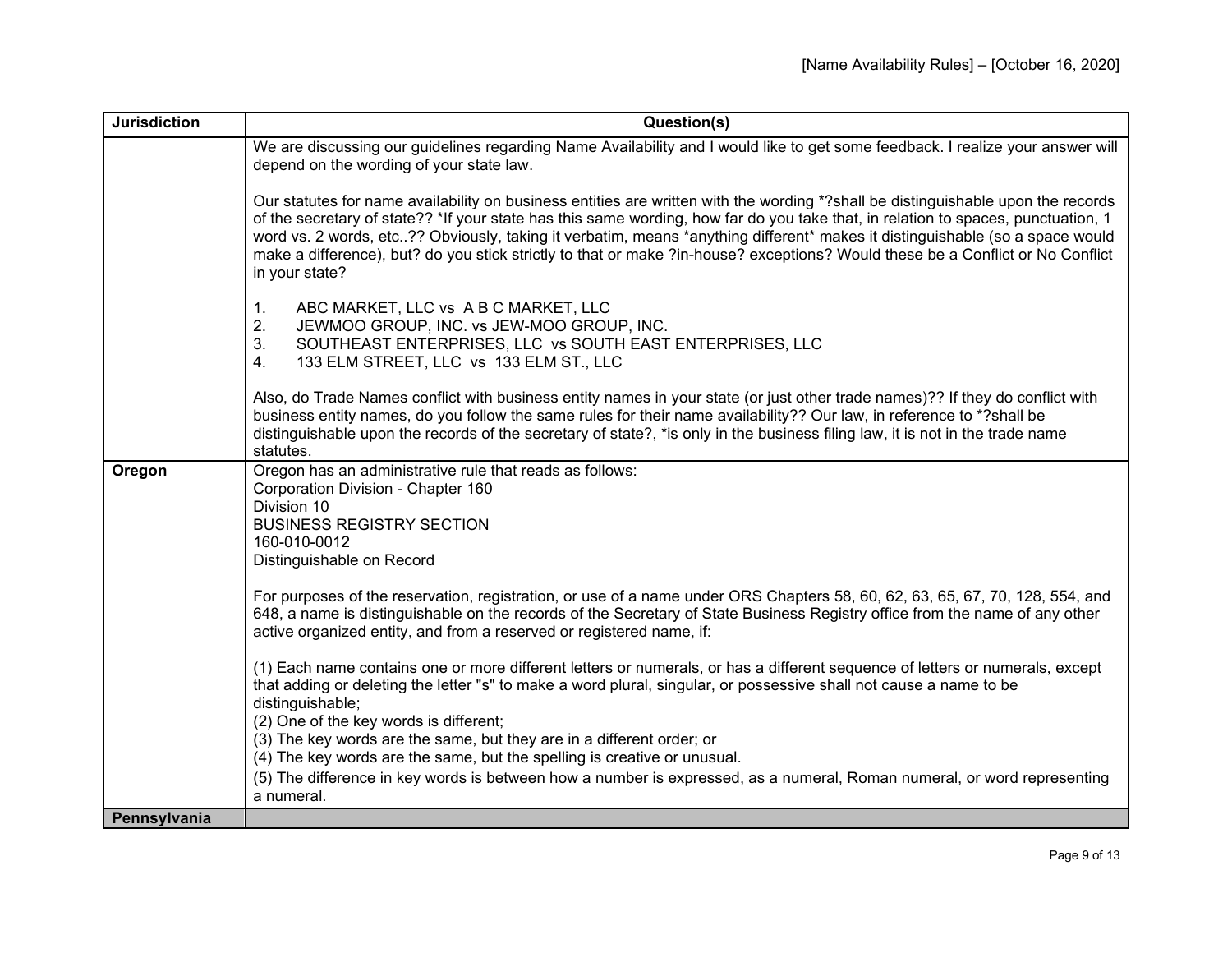| <b>Jurisdiction</b>   | Question(s)                                                                                                                                                                                                                                                                                                                                                                                                                                                                                                                                                                                                                                                                                                                                                                                                                   |
|-----------------------|-------------------------------------------------------------------------------------------------------------------------------------------------------------------------------------------------------------------------------------------------------------------------------------------------------------------------------------------------------------------------------------------------------------------------------------------------------------------------------------------------------------------------------------------------------------------------------------------------------------------------------------------------------------------------------------------------------------------------------------------------------------------------------------------------------------------------------|
|                       | We are discussing our guidelines regarding Name Availability and I would like to get some feedback. I realize your answer will<br>depend on the wording of your state law.                                                                                                                                                                                                                                                                                                                                                                                                                                                                                                                                                                                                                                                    |
|                       | Our statutes for name availability on business entities are written with the wording *?shall be distinguishable upon the records<br>of the secretary of state?? *If your state has this same wording, how far do you take that, in relation to spaces, punctuation, 1<br>word vs. 2 words, etc?? Obviously, taking it verbatim, means *anything different* makes it distinguishable (so a space would<br>make a difference), but? do you stick strictly to that or make ?in-house? exceptions? Would these be a Conflict or No Conflict<br>in your state?                                                                                                                                                                                                                                                                     |
|                       | ABC MARKET, LLC vs A B C MARKET, LLC<br>1.<br>2.<br>JEWMOO GROUP, INC. vs JEW-MOO GROUP, INC.<br>3.<br>SOUTHEAST ENTERPRISES, LLC vs SOUTH EAST ENTERPRISES, LLC<br>133 ELM STREET, LLC vs 133 ELM ST., LLC<br>4.                                                                                                                                                                                                                                                                                                                                                                                                                                                                                                                                                                                                             |
|                       | Also, do Trade Names conflict with business entity names in your state (or just other trade names)?? If they do conflict with<br>business entity names, do you follow the same rules for their name availability?? Our law, in reference to *?shall be<br>distinguishable upon the records of the secretary of state?, *is only in the business filing law, it is not in the trade name<br>statutes.                                                                                                                                                                                                                                                                                                                                                                                                                          |
| <b>Rhode Island</b>   | Rhode Island also uses ?distinguishable upon the record.? We have a description and examples on our website,<br>here <https: ?url="https%3A%2F%2Fwww.sos.ri.gov%2Fdivisions%2Fbusiness-&lt;br" nam12.safelinks.protection.outlook.com="">services%2Fname-availability-<br/>guidelines&amp;data=04%7C01%7Cpviverto%40azsos.gov%7C4eb3f535877442c9ad2008d874296220%7Cb4494a03f26d4<br/>75dba4139871e763531%7C1%7C0%7C637387068386202946%7CUnknown%7CTWFpbGZsb3d8eyJWljoiMC4wLjAwMDAi<br/>LCJQIjoiV2luMzIiLCJBTiI6lk1haWwiLCJXVCI6Mn0%3D%7C1000&amp;sdata=VluS8uM9qOSkgd0D%2Blp972fEi1kN61bOBl<br/>PelfxtCz4%3D&amp;reserved=0&gt;. In the examples you gave below, we would consider it a conflict for all four. We have no<br/>record of trade names here, so they do not factor into the name availability decision.</https:> |
| <b>South Carolina</b> |                                                                                                                                                                                                                                                                                                                                                                                                                                                                                                                                                                                                                                                                                                                                                                                                                               |
| <b>South Dakota</b>   |                                                                                                                                                                                                                                                                                                                                                                                                                                                                                                                                                                                                                                                                                                                                                                                                                               |
| <b>Tennessee</b>      |                                                                                                                                                                                                                                                                                                                                                                                                                                                                                                                                                                                                                                                                                                                                                                                                                               |
| <b>Texas</b>          |                                                                                                                                                                                                                                                                                                                                                                                                                                                                                                                                                                                                                                                                                                                                                                                                                               |
| <b>Utah</b>           |                                                                                                                                                                                                                                                                                                                                                                                                                                                                                                                                                                                                                                                                                                                                                                                                                               |
| <b>Vermont</b>        |                                                                                                                                                                                                                                                                                                                                                                                                                                                                                                                                                                                                                                                                                                                                                                                                                               |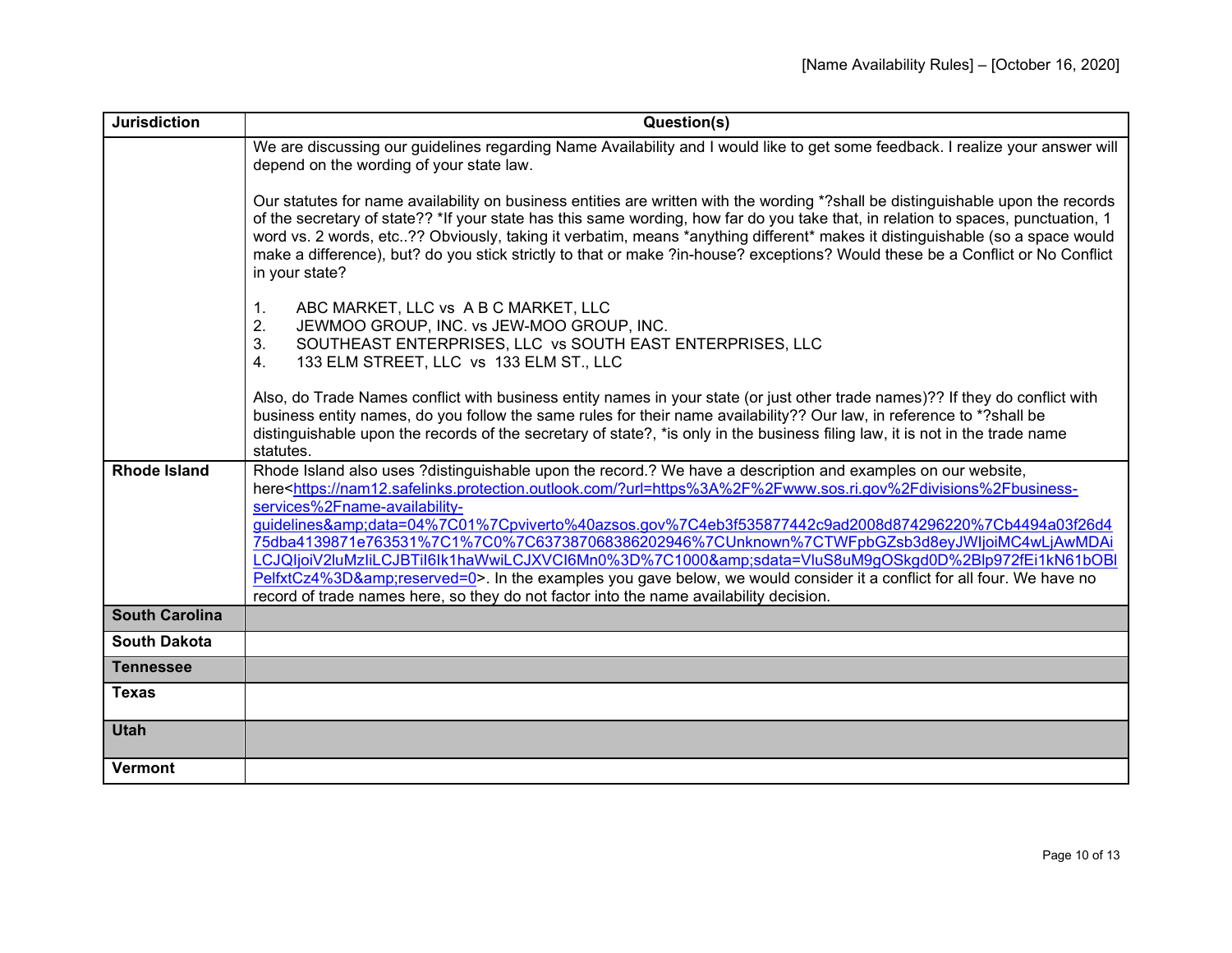| <b>Jurisdiction</b> | Question(s)                                                                                                                                                                                                                                                                                                                                                                                                                                                                                                                                                |
|---------------------|------------------------------------------------------------------------------------------------------------------------------------------------------------------------------------------------------------------------------------------------------------------------------------------------------------------------------------------------------------------------------------------------------------------------------------------------------------------------------------------------------------------------------------------------------------|
|                     | We are discussing our guidelines regarding Name Availability and I would like to get some feedback. I realize your answer will<br>depend on the wording of your state law.                                                                                                                                                                                                                                                                                                                                                                                 |
|                     | Our statutes for name availability on business entities are written with the wording *? shall be distinguishable upon the records<br>of the secretary of state?? *If your state has this same wording, how far do you take that, in relation to spaces, punctuation, 1<br>word vs. 2 words, etc?? Obviously, taking it verbatim, means *anything different* makes it distinguishable (so a space would<br>make a difference), but? do you stick strictly to that or make ?in-house? exceptions? Would these be a Conflict or No Conflict<br>in your state? |
|                     | ABC MARKET, LLC vs A B C MARKET, LLC<br>$\mathbf{1}$ .<br>2.<br>JEWMOO GROUP, INC. vs JEW-MOO GROUP, INC.<br>3.<br>SOUTHEAST ENTERPRISES, LLC vs SOUTH EAST ENTERPRISES, LLC<br>4.<br>133 ELM STREET, LLC vs 133 ELM ST., LLC                                                                                                                                                                                                                                                                                                                              |
|                     | Also, do Trade Names conflict with business entity names in your state (or just other trade names)?? If they do conflict with<br>business entity names, do you follow the same rules for their name availability?? Our law, in reference to *?shall be<br>distinguishable upon the records of the secretary of state?, *is only in the business filing law, it is not in the trade name<br>statutes.                                                                                                                                                       |
| Virginia            | Our statutory standard is distinguishable on the record and we interpret this as the order of the letters and numbers in a<br>name. We toss out spaces and marks, including punctuation, some "noise words" that do not provide any context (e.g.,<br>"the"), and then, pursuant to statute, entity designations (e.g., "Inc."). What's left is a core name that must be distinguishable<br>from the core name of all active entities of record - a perfect job a computer!                                                                                |
|                     | Our LLC Name statute can be found at section 13.1-                                                                                                                                                                                                                                                                                                                                                                                                                                                                                                         |
|                     | 1012 <https: ?url="https%3A%2F%2Flaw.lis.virginia.gov%2Fvacode%2Ftitle13.1%2F&lt;br" nam12.safelinks.protection.outlook.com="">chapter12%2Fsection13.1-</https:>                                                                                                                                                                                                                                                                                                                                                                                           |
|                     | 1012%2F&data=04%7C01%7Cpviverto%40azsos.gov%7C3ac80243a1c5441e0dcd08d8750576cb%7Cb4494a03f26d47                                                                                                                                                                                                                                                                                                                                                                                                                                                            |
|                     | 5dba4139871e763531%7C1%7C0%7C637388014109247710%7CUnknown%7CTWFpbGZsb3d8eyJWljoiMC4wLjAwMDAiL<br>CJQljoiV2luMzliLCJBTil6lk1haWwiLCJXVCl6Mn0%3D%7C1000&sdata=p8zMNb6aaO82G2RmiLYDNATDfxrRVFEzCG                                                                                                                                                                                                                                                                                                                                                             |
|                     | Hwm%2FTDoOI%3D&reserved=0> of the Code of Virginia. (On July 1, 2021, the names of protected series are added<br>to the mix.)                                                                                                                                                                                                                                                                                                                                                                                                                              |
|                     | I will say that I am not a fan of including spaces and marks in the core name. This makes it too easy to obtain a deceivingly<br>similar name. If you have ABC, Inc., do you really also want to allow A B C, Inc.? I do not see where any protection for a<br>name is provided with this approach.                                                                                                                                                                                                                                                        |
|                     | I have attached the algorithm rules we employed in programming our system.                                                                                                                                                                                                                                                                                                                                                                                                                                                                                 |
| Washington          |                                                                                                                                                                                                                                                                                                                                                                                                                                                                                                                                                            |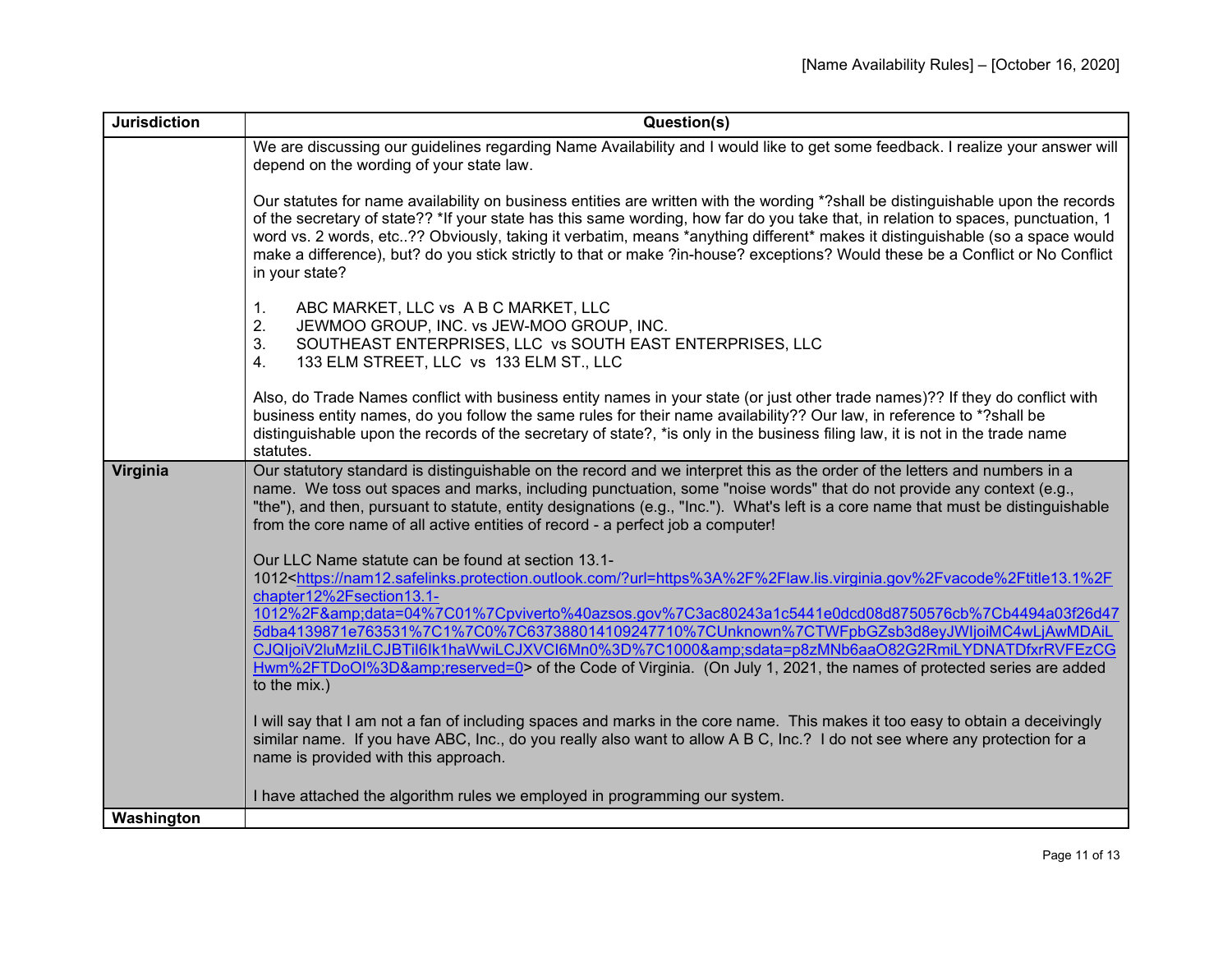| <b>Jurisdiction</b>  | Question(s)                                                                                                                                                                                                                                                                                                                                                                                                                                                                                                                                               |
|----------------------|-----------------------------------------------------------------------------------------------------------------------------------------------------------------------------------------------------------------------------------------------------------------------------------------------------------------------------------------------------------------------------------------------------------------------------------------------------------------------------------------------------------------------------------------------------------|
|                      | We are discussing our guidelines regarding Name Availability and I would like to get some feedback. I realize your answer will<br>depend on the wording of your state law.                                                                                                                                                                                                                                                                                                                                                                                |
|                      | Our statutes for name availability on business entities are written with the wording *?shall be distinguishable upon the records<br>of the secretary of state?? *If your state has this same wording, how far do you take that, in relation to spaces, punctuation, 1<br>word vs. 2 words, etc?? Obviously, taking it verbatim, means *anything different* makes it distinguishable (so a space would<br>make a difference), but? do you stick strictly to that or make ?in-house? exceptions? Would these be a Conflict or No Conflict<br>in your state? |
|                      | ABC MARKET, LLC vs A B C MARKET, LLC<br>1.<br>2.<br>JEWMOO GROUP, INC. vs JEW-MOO GROUP, INC.<br>SOUTHEAST ENTERPRISES, LLC vs SOUTH EAST ENTERPRISES, LLC<br>3.<br>133 ELM STREET, LLC vs 133 ELM ST., LLC<br>4.                                                                                                                                                                                                                                                                                                                                         |
|                      | Also, do Trade Names conflict with business entity names in your state (or just other trade names)?? If they do conflict with<br>business entity names, do you follow the same rules for their name availability?? Our law, in reference to *?shall be<br>distinguishable upon the records of the secretary of state?, *is only in the business filing law, it is not in the trade name<br>statutes.                                                                                                                                                      |
| <b>West Virginia</b> |                                                                                                                                                                                                                                                                                                                                                                                                                                                                                                                                                           |
| <b>Wisconsin</b>     |                                                                                                                                                                                                                                                                                                                                                                                                                                                                                                                                                           |
| Wyoming              |                                                                                                                                                                                                                                                                                                                                                                                                                                                                                                                                                           |

## **Additional comments:**

### **Full text of email:**

We are discussing our guidelines regarding Name Availability and I would like to get some feedback. I realize your answer will depend on the wording of your state law.

Our statutes for name availability on business entities are written with the wording \*?shall be distinguishable upon the records of the secretary of state?? \*If your state has this same wording, how far do you take that, in relation to spaces, punctuation, 1 word vs. 2 words, etc..?? Obviously, taking it verbatim, means \*anything different\* makes it distinguishable (so a space would make a difference), but? do you stick strictly to that or make ?in-house? exceptions? Would these be a Conflict or No Conflict in your state?

1. ABC MARKET, LLC vs A B C MARKET, LLC